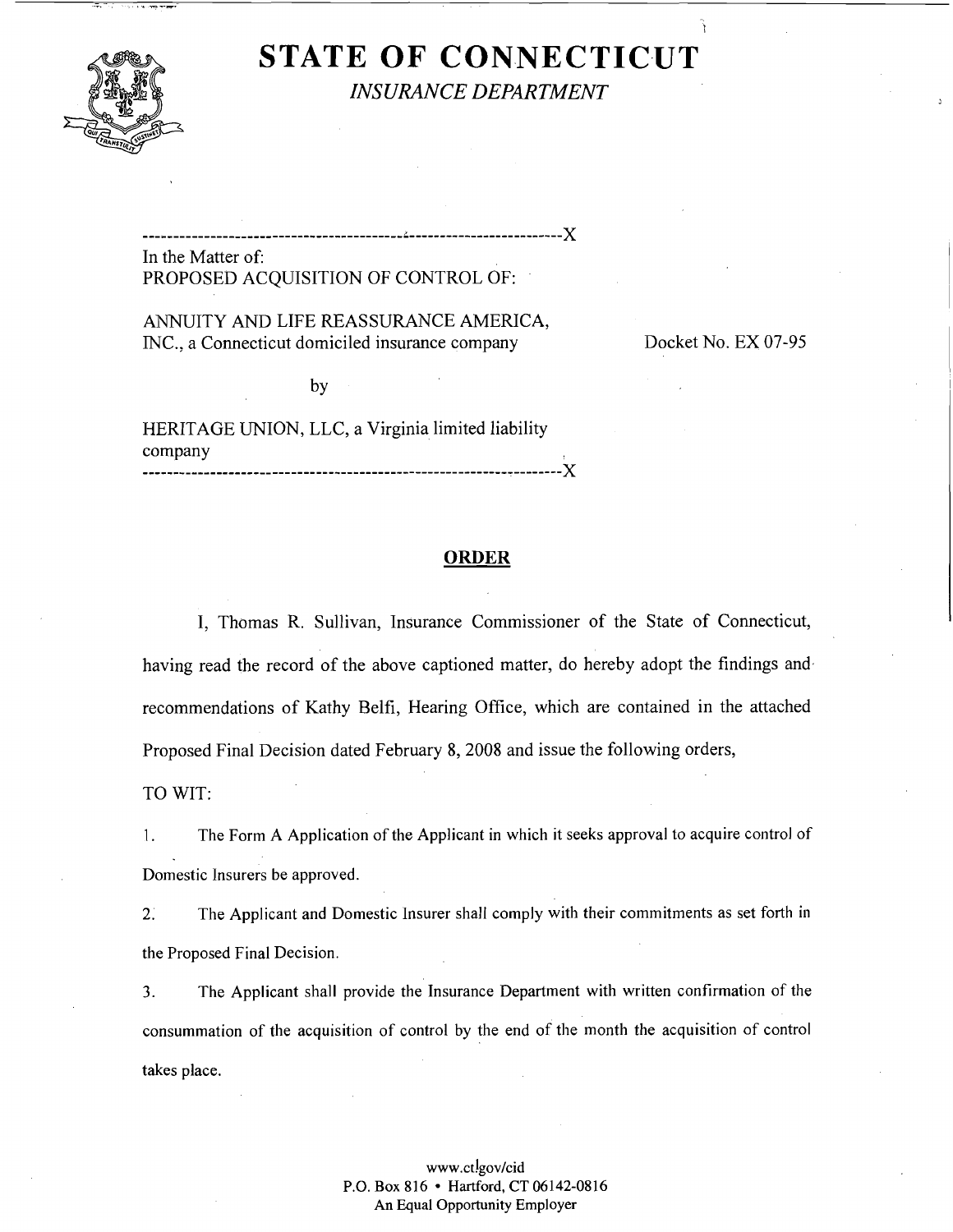4. Not later than 180 days following the end of the month in which the Proposed Acquisition is consummated, the Domestic Insurer shall complete a redomestication from Connecticut.

5. Until redomestication is completed, the Applicant shall file semiannually with the Insurance Department, commencing six months from consummation of the transaction, a report under oath of its business operations in Connecticut, including but not limited to, any change to the business of the Domestic Insurers; employment levels; changes in offices of the Domestic Insurers; any changes in location of its operations in Connecticut; charitable contributions made to Connecticut entities; and, notice of any statutory compliance or regulatory actions taken by other state regulatory~authorities against the Applicant and the Domestic Insurer.

6. The Applicant should provide the Department with the names and titles of those individuals who will be responsible for filing an amended Insurance Holding Company System Annual Registration Statement pursuant to section 38a-138-10 of the Regulations of Connecticut State Agencies.

7. Within thirty (30) days following the end of the month in which the Proposed Acquisition is consummated, the Domestic Insurers shall file a request for a waiver of the requirements of section 38a-136(i) of the Connecticut General Statutes.

8. Within fifteen (15) days following the end of the month in which the Proposed Acquisition is consummated, the Domestic Insurers shall file an amended Insurance Holding Company system Annual Registration Statement pursuant to section 38a-138-10 of the Regulations of Connecticut State Agencies.

9. If the Proposed Acquisition is not consummated within three (3) months of the date of this Order and the Applicant intends to consummate the Proposed Acquisition, the Applicant shall submit to the Commissioner a statement, which shall include (1) the reason for the Applicant's inability to consummate the Proposed Acquisition; (2) any material changes in the information contained in the Form A Application; and (3) the current financial statements of the Applicant and the Domestic Insurer.

 $\overline{2}$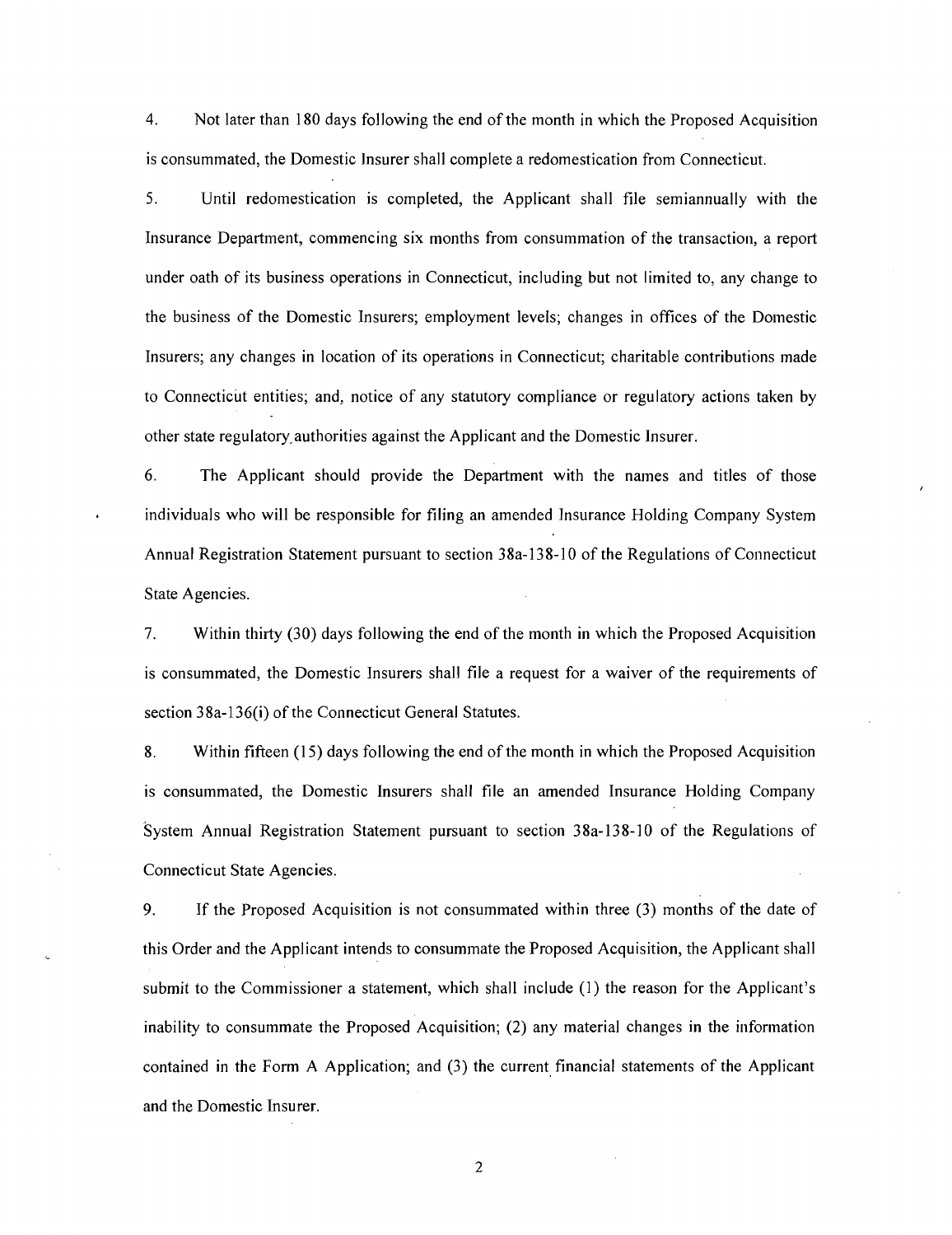10. The Domestic Insurer shall, at all times, maintain their books, records and assets in Richmond, Virginia unless otherwise approved by the Commissioner pursuant to Connecticut Law and consistent with the terms of the Form A Application.

11. The Applicant shall pay expenses incurred by the Insurance Commissioner in connection with the Insurance Department's review of the captioned transaction pursuant to sections 38a-132(a)(3) and 38a-132(c) of the Connecticut General Statutes.

Dated at Hartford, Connecticut, this  $\frac{\mathcal{U}}{\mathcal{U}}$  day of February, 2008

Willem K. Aller

Thomas F Commissioner

 $\mathbf{3}$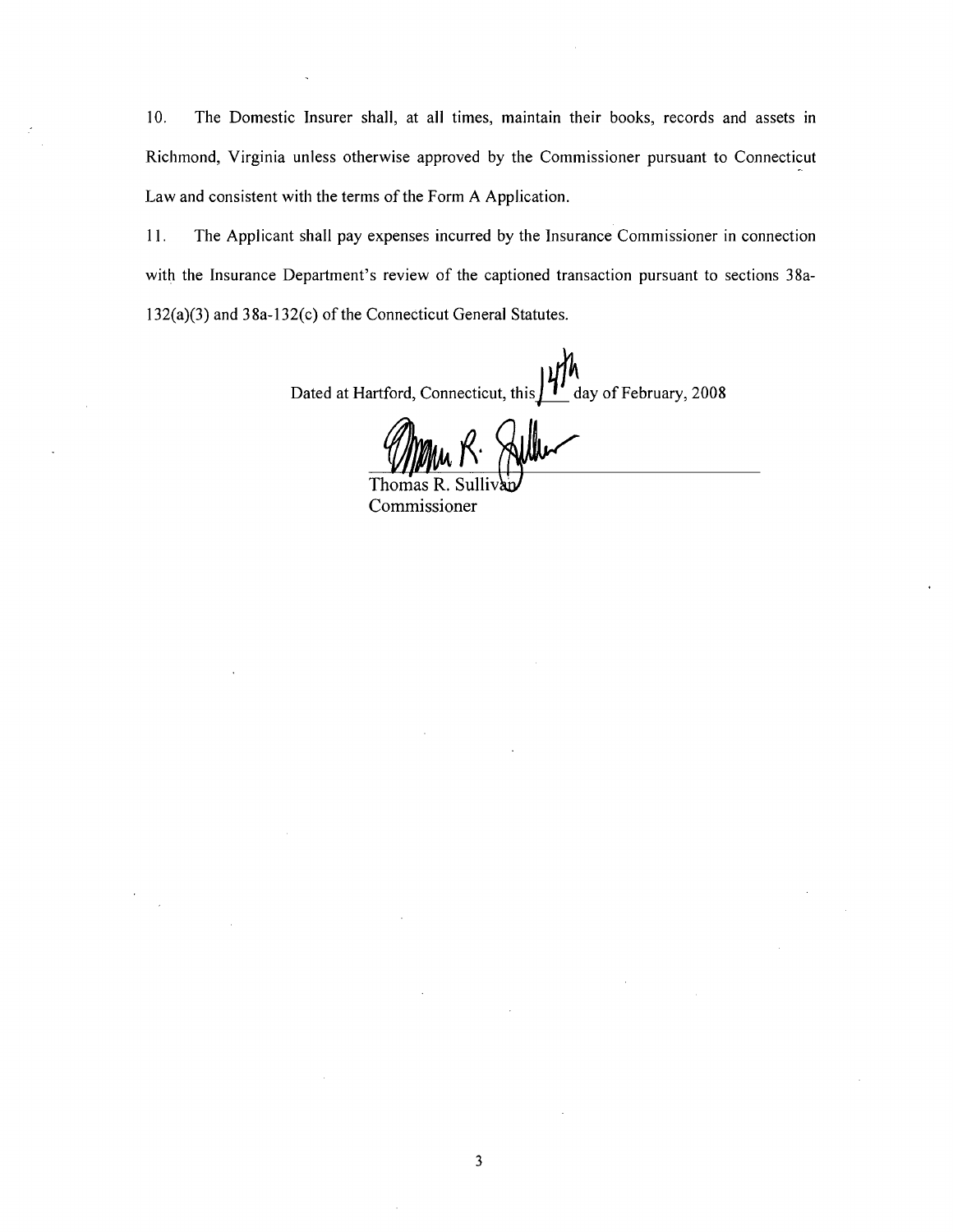

**STATE OF CONNECTICUT**  *INSURANCE DEPARTMENT* 

In the Matter of: PROPOSED ACQUISITION OF CONTROL OF:

.................................................................... X

## ANNUITY AND LIFE REASSURANCE AMERICA, INC., a Connecticut domiciled insurance company Docket No. EX 07-95

by

HERITAGE UNION, LLC, a Virginia limited liability company .................................................................... X

## **PROPOSED DECISION**

## **I. INTRODUCTION**

On September 14,2007, Heritage Union, LLC ("Heritage Union" or the "Applicant"), filed an Application on Form **A** ("Application") with the Connecticut Insurance Department ("Department") pursuant to sections 38a-129 to 38a-140 of the Connecticut General Statutes requesting approval by the Insurance Commissioner of the State of Connecticut ("Commissioner" or "Insurance Commissioner") for the Proposed Acquisition of Control (the "Proposed Acquisition") of Annuity and Life Reassurance America, Inc., ("ALR" or the "Domestic Insurer"), a Connecticut domestic insurer.

SuppIemental information was subsequently requested by the Department and provided by the Applicant. An Amended Form A was filed with the Department on December 19, 2007. The Amended Form A amends and restates in its entirety the original Form A text and also .includes certain new and revised exhibits.

The Proposed Acquisition wiIl be effected pursuant to the terms of a Stock Purchase Agreement dated as of August 3,2007, and amended January 28,2008 by and among Annuity

> www.ct!gov/cid P.O. Box 816 • Hartford, CT 06142-0816 **An** Equal Opportunity Employer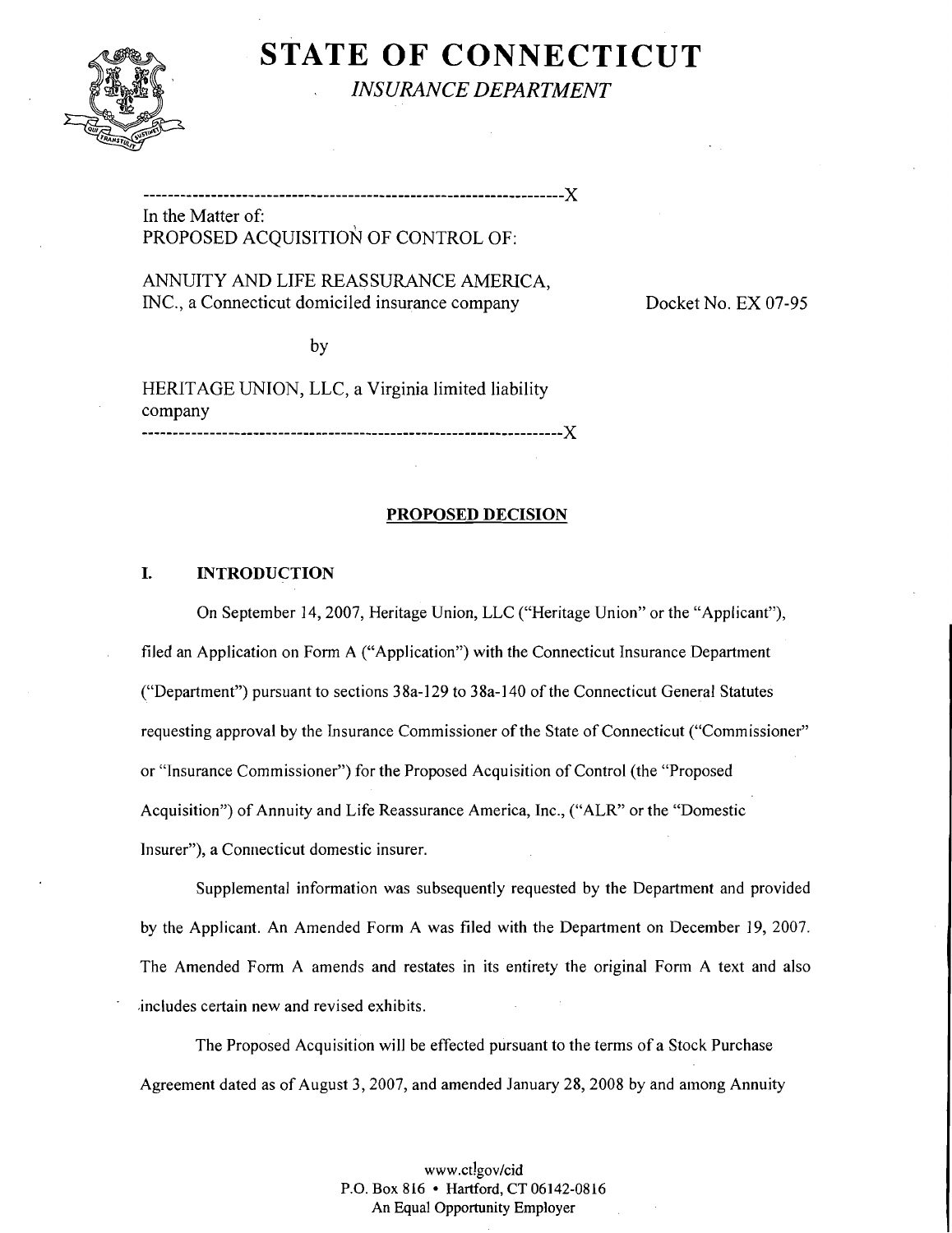and Life Re (Holdings), Ltd, ("ALR Holdings") a Bermuda corporation and parent of Annuity & Life Re America, Inc., ("ALRA") a Delaware corporation, and the Applicant (the "Agreement").

On January 7, 2008, Insurance Commissioner Thomas R. Sullivan ("Commissioner") issued a notice of hearing, in which he ordered that a public hearing concerning the application for approval of the Proposed Acquisition of Control of the Domestic Insurers be held on January 3 1, 2008. The hearing notice was subsequently published in the *Hartford Courarzt* once a week for two consecutive weeks. The notice of hearing was also filed by the Department with the Office of the Secretary of State on January 8, 2008 and was published on the Department's Internet website. In accordance with section 38a-8-48 of the Regulations of the Connecticut State Agencies, the Applicant and Domestic Insurer were designated as parties to this proceeding.

The following individuals participated in and/or testified at the public hearing on behalf of the Applicants and the Domestic Insurer:

Philip G. Walker, President and CEO of Heritage Union LLC, Robert J. Hunt, Vice President and Chief Financial Officer of Heritage Union, LLC, and Julie Roper, COO of Heritage Union LLC.

Edward J. Samorajczyk, Jr., Esq., and Nimesh J. Patel, Esq. of Robinson & Cole LLP represented the Applicant.

John Lockwood, Chief Financial Officer of Annuity and Life Reassurance America, Inc, for the Domestic Insurer.

Charles R. Welsh, Esq., of Edwards Angel1 Palmer & Dodge LLP represented the Domestic Insurer.

The following Department staff participated in the public hearing:

Beth Cook, Esq., Counsel, and Joan Nakano, Supervising Examiner

Pursuant to the published hearing notice, the public was given an opportunity to speak at the hearing or to submit written comments no later than the close of business on January 28, 2008, by an Order dated January 7, 2008. No public officials or members of the public signed up to speak, spoke at the hearing, or submitted written testimony.

 $\overline{2}$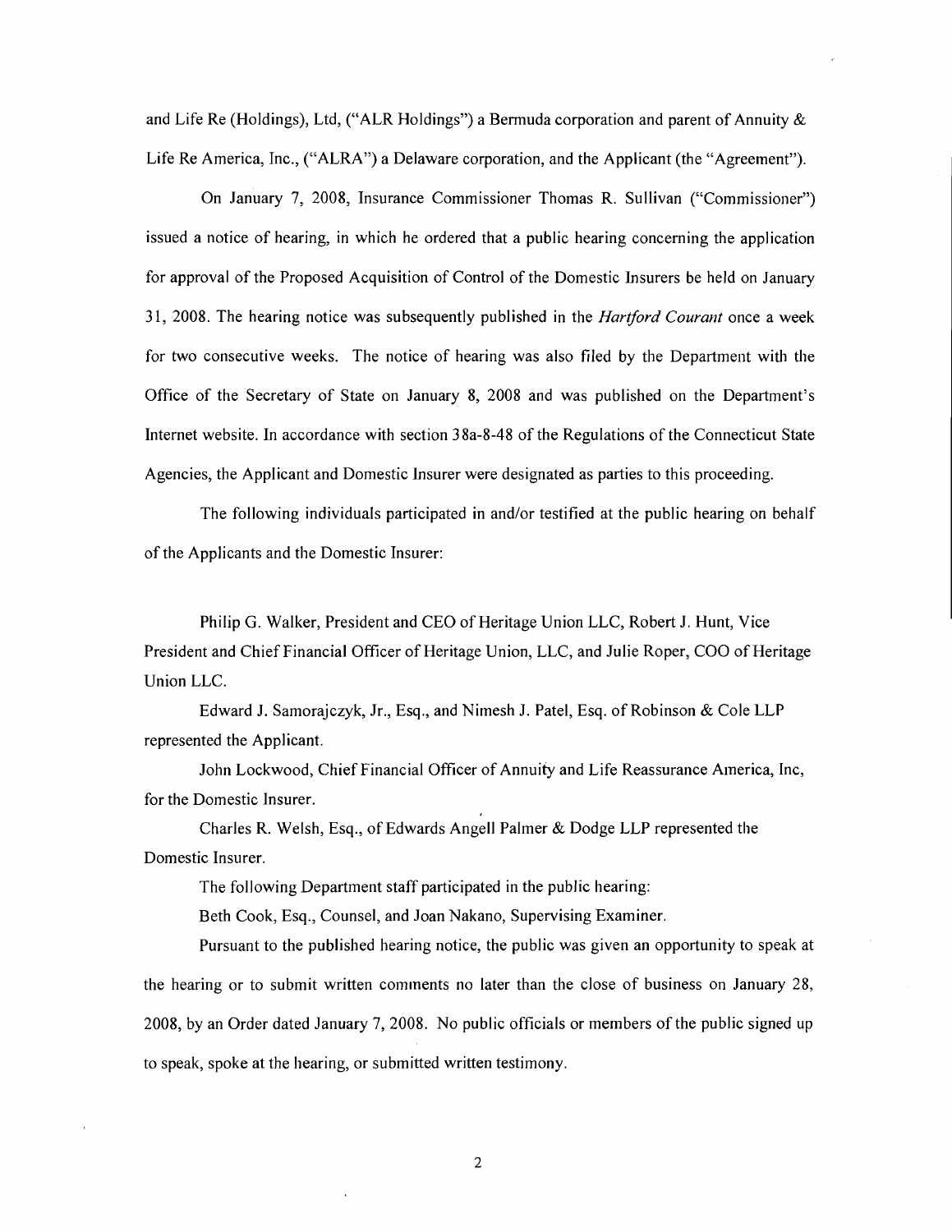## **11. FINDINGS OF FACT**

After reviewing the exhibits entered into the record of this proceeding, and based on the testimony of the witnesses, the undersigned makes the following findings of fact:

- 1. The Applicant is a Virginia limited liability company that was formed on January 5,2007.
- 2. The Applicant is the holding company of two wholly-owned subsidiaries, Heritage Union, LLC, ("HULL") formed February 17, 2005 and Heritage Union Life Insurance Company ("HULIC"), an Arizona domiciled life insurer formed December 7, 2006.
- 3. The Applicant, through its subsidiaries, develops certain modified term life insurance products tailored to the income protection needs of consumers in the middle market.
- 4. The Applicant markets its products through direct mail and direct response channels.
- 5. Following the Closing of the Proposed Acquisition ("Closing") the Applicant, through the Domestic Insurer, intends to offer the products to persons who reside in states in which the Domestic Insurer holds certificates of authority.
- 6. The principal business address of the Applicant is 1805 Monument Avenue, Suite 201, Richmond, Virginia 23220.
- 7. The board of managers of the Applicant consists of:
	- Philip G. Walker
	- Frank Lortscher
	- Rick Sharp
	- John Garel
	- Michael Marks
	- David Apple
	- Seat to be filled by industry experienced independent director to be selected by other members of the board of managers.
- 8. The executive officers of the Applicant are: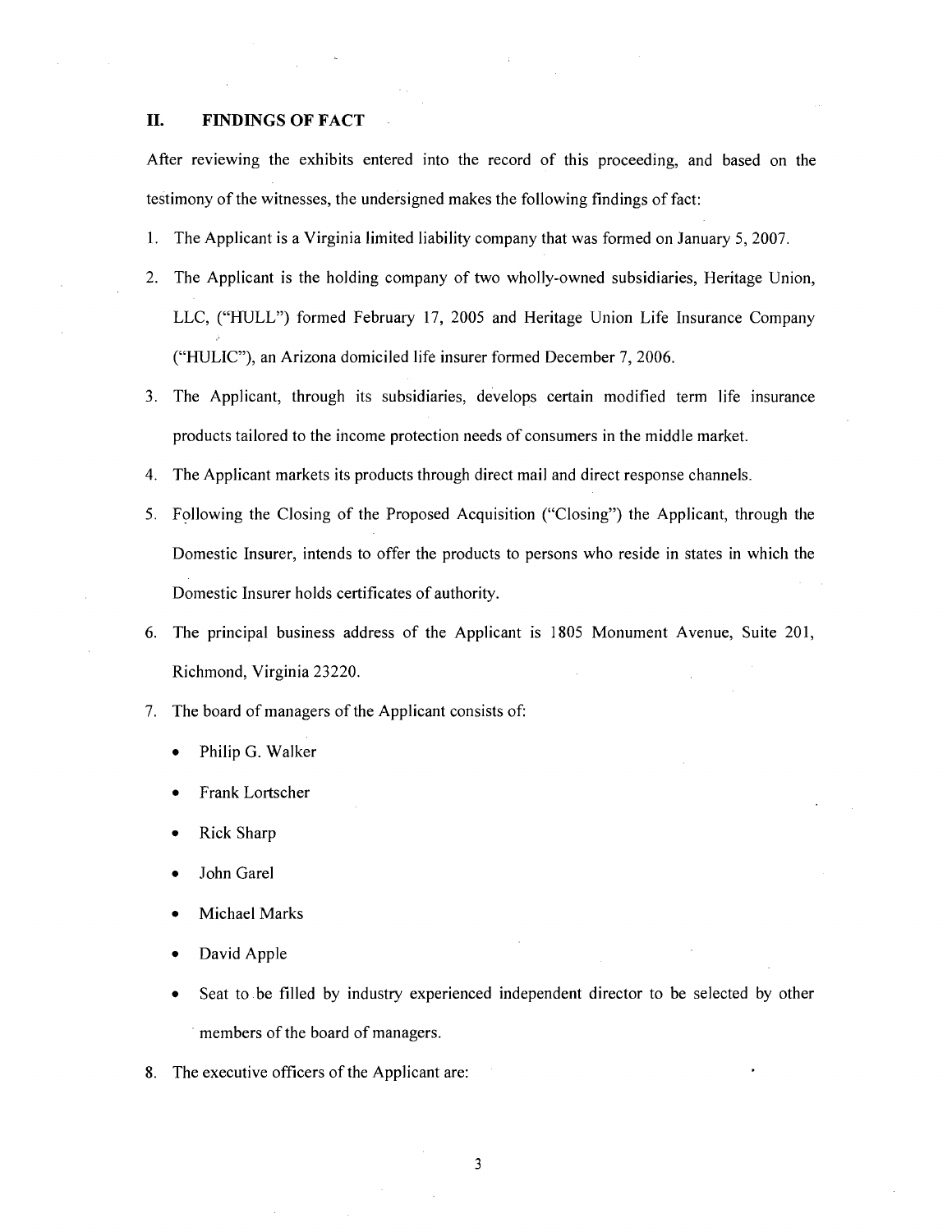- Philip G. Walker President and Chief Executive Officer
- Frank Lortscher Executive Vice President, Secretary and Chief Marketing Officer
- Robert J. Hunt Vice President and Chief Financial Officer
- 9. The Applicant is not rated by any rating agency.
- 10. The principal business address of the Domestic Insurer is 124 Palisado Avenue, Windsor, Connecticut 06095.
- 11. The Domestic Jnsurer is authorized to offer life insurance in 43 states, the District of Columbia and Guam.
- 12. The Domestic Insurer is not actively rated .
- 13. As of December 3 1, 2006 the Domestic Jnsurer reported the following statutory balance sheet account (millions):

| As of December 31, 2006 |              |
|-------------------------|--------------|
| Assets                  | \$12,326,880 |
| Liabilities             | 665,325      |
| Capital and Surplus     | 11,661,554   |
| Net Income (Loss)       | 41,851       |
| Direct Written Premium  | 5,308,867    |

- 14. The proposed acquisition of control of ALR, if approved, will be effected pursuant to a Stock Purchase Agreement, dated as of August 3, 2007 and amended as of January 28,2008 by and among ALR Holdings, ALRA, and the Applicant (the "Agreement").
- 15. The Applicant will purchase the shares for an aggregate purchase price equal to \$6,950,000 plus an amount equal to any capital and surplus on the closing date in excess of \$7.4 million required by the Insurance Department, subject to certain limits, adjustments, terms and conditions as set forth in the Agreement.
- 16. The Purchase price will be paid in immediately available funds.

 $\overline{\mathbf{4}}$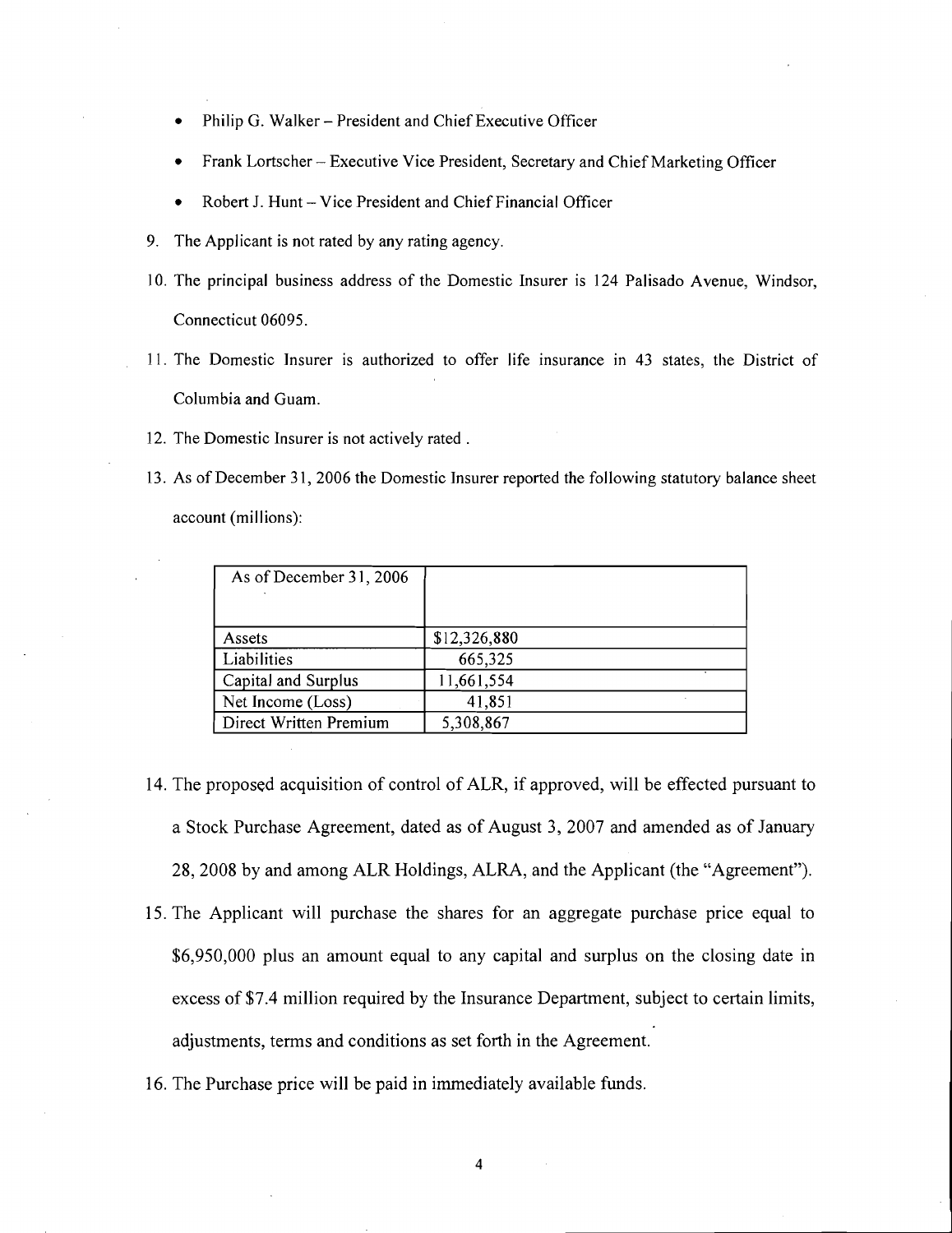- 17. The biographical affidavits of the members of the board of directors and officers of the Applicants, which include the individual's educational background, professional credentials, and employment history, are included in the record and the files of the Insurance Department.
- 18. Under the Agreement, the proposed Board of Directors ("Board") from and after the Closing Date ("Closing") of the Proposed Acquisition will consist of:
	- Philip G. Walker
	- Frank Lortscher
	- Julia B. Roper
	- Robert J. Hunt
- 19. The Domestic Insurer is not writing any new business and only has a limited amount of direct business in force that is 100% reinsured to another insurer.
- 20. Upon Closing, the Domestic Insurer will be a wholly owned subsidiary of the Applicant.
- 21. Upon Closing, the Applicant will cause the Domestic Insurer to commence writing business as described in the Plan of Operation submitted to the Insurance Department.
- 22. The Applicant will maintain within Connecticut such records as the Commissioner requires and such portion of its assets as the Commissioner deems necessary under Conn. Gen. Stat. 538a-57.
- 23. The Applicant intends to close the Domestic Insurer's Connecticut office and initially conduct the Domestic Insurer's operations from the Applicant's office in Richmond, Virginia.
- 24. The Applicant expects to continue to conduct the Domestic Insurer's operations in Virginia and Illinois, as identified in the operating plan.
- 25. Upon Closing, the statutory address for the Domestic Jnsurer will be c/o Robinson & Cole LLP, 280 Trumbull Street, Hartford, Connecticut 06103-3597, Attention: Edward J. Samorajczyk, Jr., Esq.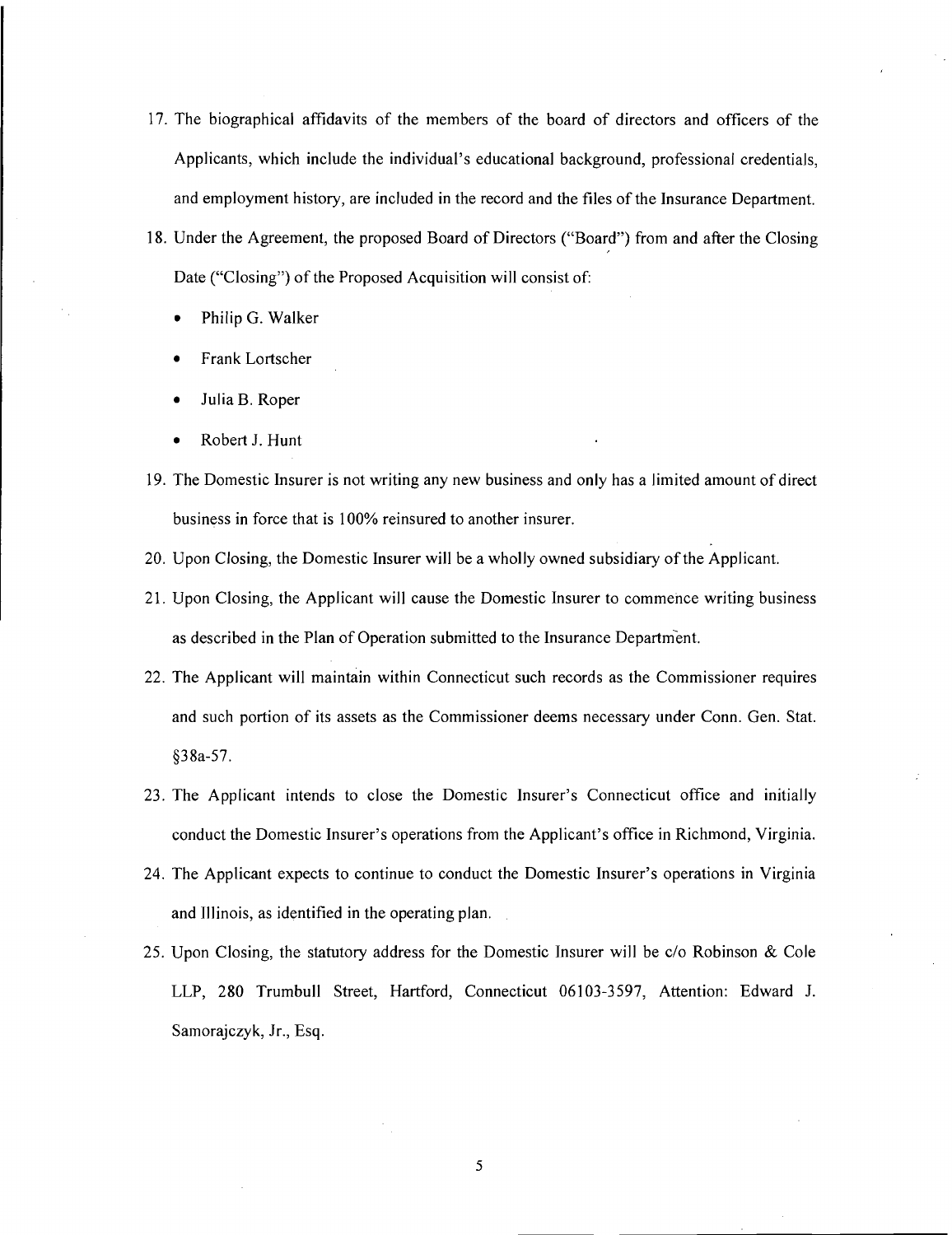- **26.** The Applicant has entered into discussions with the State of Arizona to redomesticate within **180** days of the date the Order is issued if the Proposed Acquisition is approved.
- **27.** In connection with the redomestication, Heritage Union is considering merging or consolidating the Domestic Insurer with its affiliated Arizona domiciled life insurance company, HULIC.
- **28.** Three years of statutory financial projections for the Domestic Insurers are included in the records and files of the Insurance Department.
- **29.** Other than as disclosed, the Applicant has no present intention with respect to the Domestic Insurer to declare an extraordinary dividend or make other distributions, liquidate the . domestic insurer, sell the Domestic Insurer's assets, merge or consolidate the Domestic Insurer's with any person or persons, make any other material change in the Domestic Insurer's business operations or corporate structure or management, or cause the Domestic Insurer to enter into material contracts.
- 30. Neither the Applicant nor any person controlling, controlled by or under common control with the Applicant or any person listed as a director or executive officer beneficially owns or has, directly or indirectly a right to acquire beneficially any voting securities of any of the Domestic Insurer or any securities convertible into or evidencing a right to acquire any such voting securities whether or not such right of conversion or acquisition is exercisable immediately or at some future time.
- **3** 1. Other than the Agreement and the transactions contemplated therein, there are no contracts, arrangements, or understandings, whether oral or in writing relating, directly or indirectly, to any voting securities of the entities comprising the Domestic Insurer or any securities convertible into or evidencing a right to acquire any such voting securities whether or not such right of conversion or acquisition is exercisable immediately or at any future time involving Applicants, or any other person listed as director or executive officer.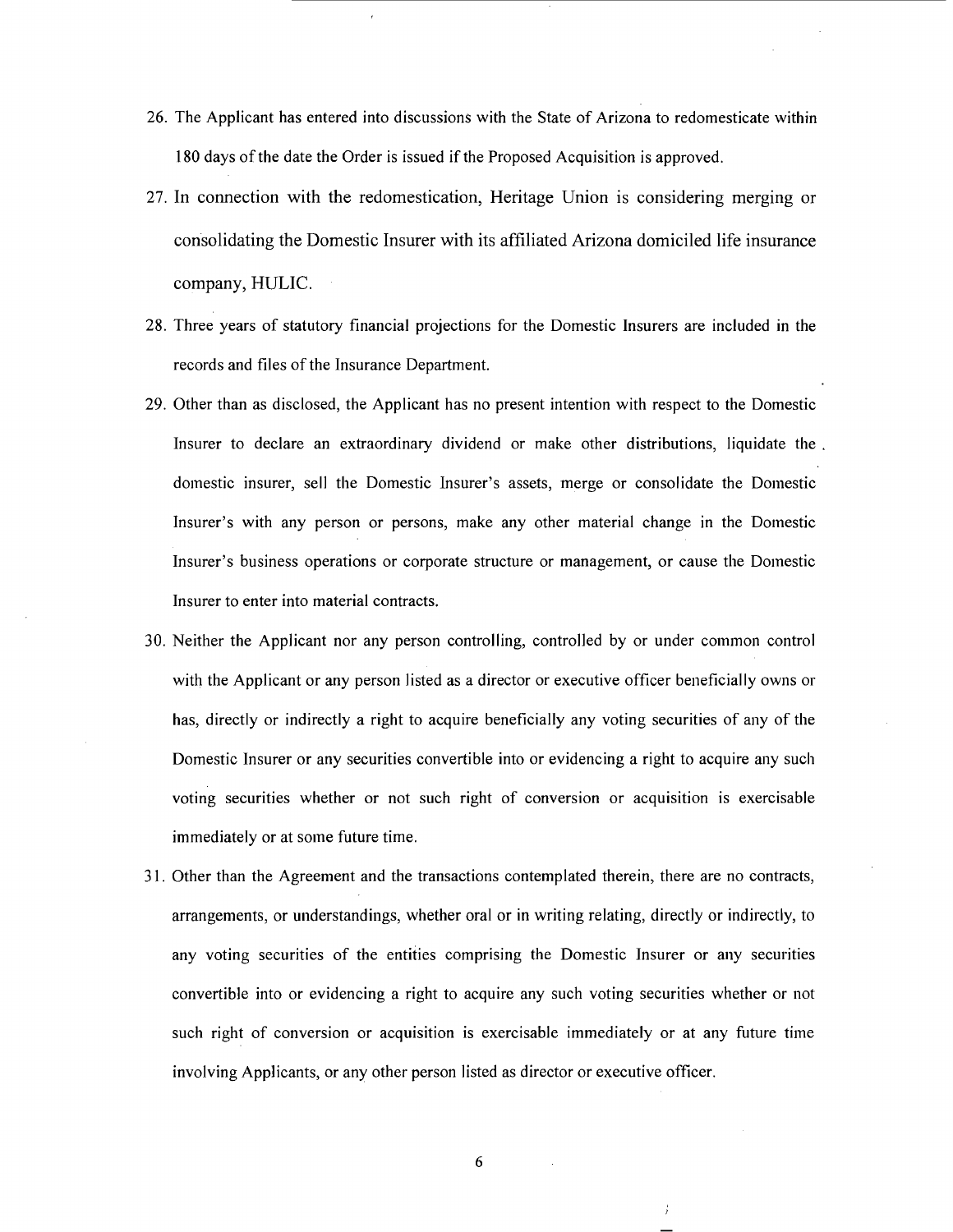- 32. There have been no purchases, directly or indirectly, of any voting securities of the entities comprising the Domestic Insurer by the Applicant, any person controlling, controlled by or under common control with the Applicant or any other person listed as directors or executive officer during the 12 calendar month preceding the filing of the amended Form A.
- 33. There have been no recommendations to purchase, directly or indirectly, any voting security of the entities comprising the Domestic Insurer made by the Applicant, any person controlling, controlled by or under common control with the Applicant or any person listed as director or executive officer, or by anyone based upon interviews or at the suggestion of the Applicant, any person controlling, controlled by or under common control with the Applicant or any person listed as director or executive officer during the 12 calendar months preceding the filing of the Amended Form A.
- 34. The Proposed Acquisition will not substantially lessen competition of insurance in the State of Connecticut or tend to create a monopoly therein.

#### **111. DISCUSSION**

Section 38a-132(b) of the Connecticut General Statutes specifically requires the approval of the proposed acquisition of control of the Domestic Insurer unless it is determined that:

- (A) After the change of control, the Domestic Insurer would not be able to satisfy the requirements for the issuance of licenses to write the lines of business for which they are presently licensed;
- (B) The effect of the merger or other acquisition of control would be to substantially lessen competition of insurance in this state or tend to create a monopoly in Connecticut;
- (C) The financial condition of the acquiring party is such as might jeopardize the financial stability of the Domestic Insurer or prejudice the interest of its policyholders;
- (D) The plans or proposals which the acquiring party has to liquidate the Domestic Insurer, sell its assets or consolidate or merge it with any person, or make any other material

 $\boldsymbol{7}$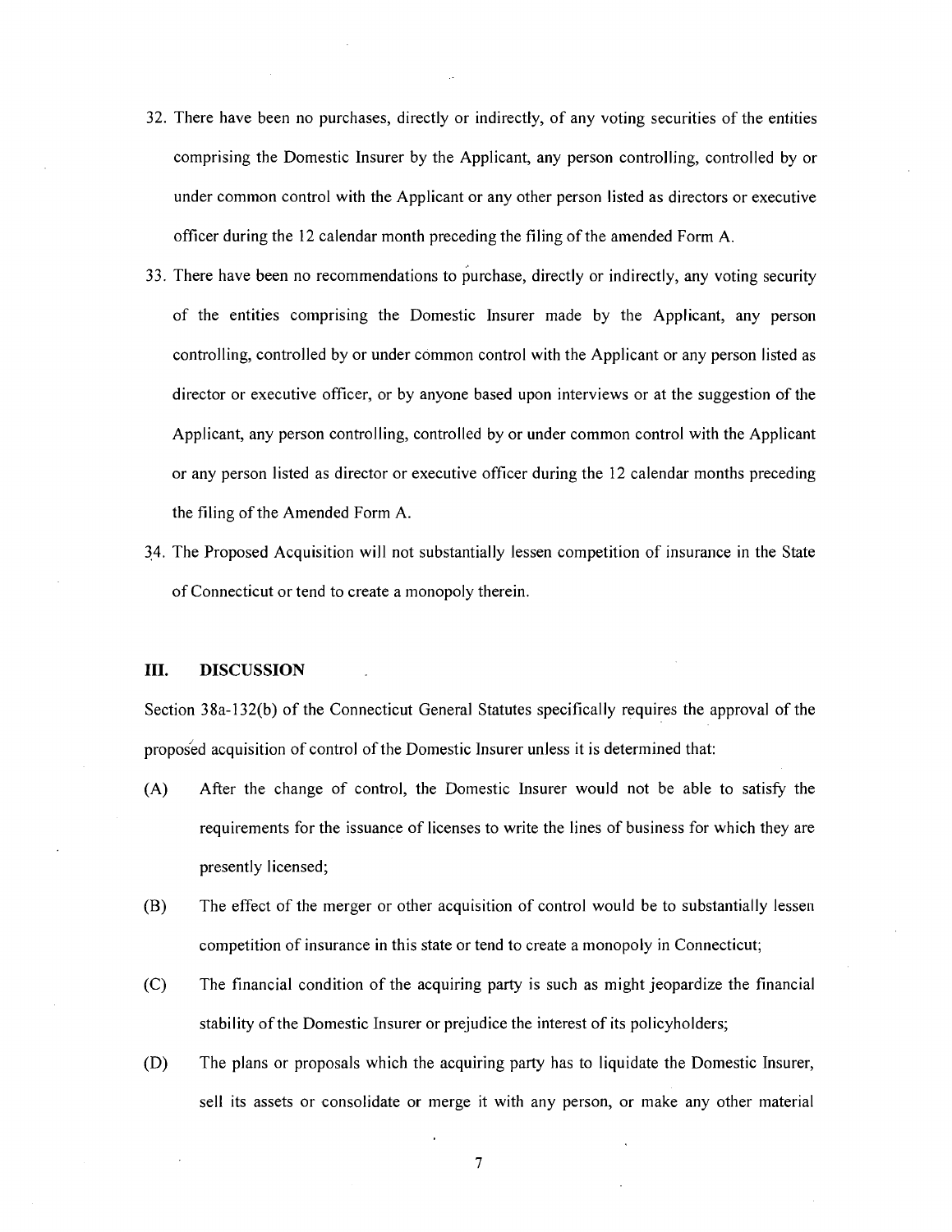change in its business or corporate structure or management, are unfair and unreasonable to policyholders of the Domestic Insurer and not in the public interest;

- (E) The competence, experience and integrity of those persons who would control the operations of the Domestic lnsurer are such that it would not be in the interest of the policyholders of the Domestic lnsurer and of the public to permit the merger or other acquisition of control; or
- $F(F)$  The acquisition of control of the Domestic Insurer is likely to be hazardous or prejudicial to those buying insurance.

**A. The ability of the Domestic Insurer to satisfy the requirements for the issuance of a license to write the lines of business for which they are presently licensed following the proposed acquisition of control.** 

The Domestic Insurer is a domestic insurance company currently licensed pursuant to section 38a-41 of the Connecticut General Statutes for life, health and reinsurance lines of business. Section 38a-72 of the Connecticut General Statutes requires that a domestic stock life and health insurance company must have a minimum of \$1 million in capital and \$2 million in paid-in surplus in the aggregate.

The Domestic lnsurer currently satisfies the requirements for the issuance of a license to write the lines of business for which it is licensed.

As noted in the finding of fact, other than as disclosed in the event of its redomestication to Arizona, following consummation of the Proposed Affiliation, the Applicant has no plans or proposals to liquidate the Domestic Insurer, to sell its assets, merge or consolidate the Domestic Insurer with any other person or entity. There are no plans for the Domestic lnsurer to enter into any material contract, agreement, arrangement or transaction of any kind with any person or entity.

**B. Whether the effect of the merger would be to substantially lessen competition of insurance in this state or tend to create a monopoly herein.**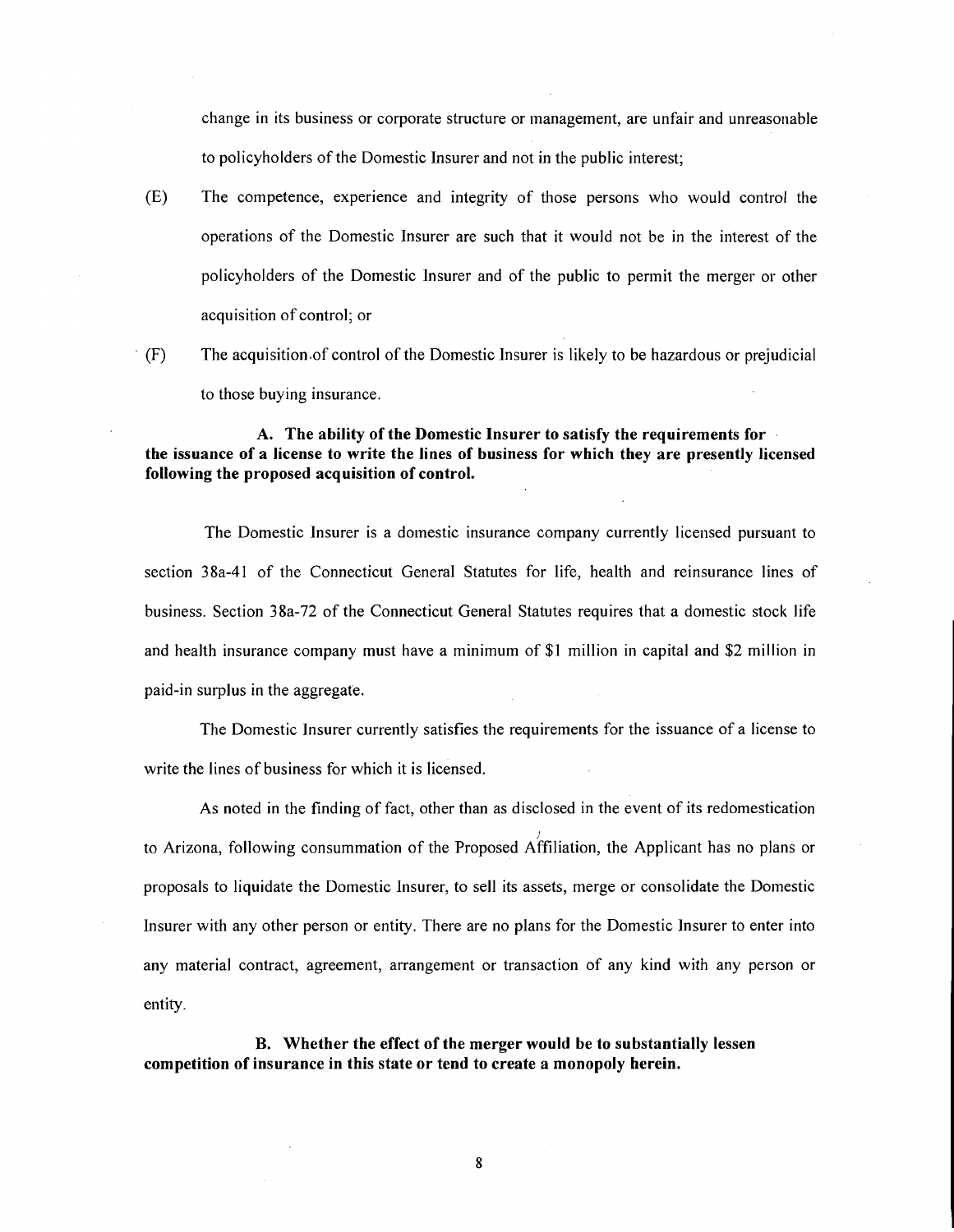There was no finding that the Proposed Acquisition of the Domestic Insurer by the Applicant would substantially lessen competition or create a monopoly.

## C. Whether the financial condition of the Applicant is such as might jeopardize the financial stability of the Domestic Insurer or prejudice the interest of their policyholders.

Substantial evidence contained in the Form A application and the supplemental information submitted to the Department indicates that the financial condition of the Applicant will not jeopardize the financial condition of the Domestic Insurer following the Merger.

#### D. Whether the plans or proposals which the Applicant has to

liquidate the Domestic Insurer, sell its assets or consolidate or merge it with any person, or to make any other material change in its business or corporate structure or management, are unfair and unreasonable to policyholders of the Domestic Insurer and not in the public interest.

The record reveals that the Applicant has no current plans or proposals to liquidate the Domestic Insurer, to sell its assets, or consolidate or merge it with any other entity other than as disclosed in the event of its redomestication to Arizona at which time the Applicant will consider merging the Domestic Insurer into the already existing Arizona domiciled company.

The Applicant plans to have the Domestic Insurer commence writing new business pursuant to a new Plan of Operation.

Accordingly, the record supports the conclusion that there are no plans or proposals for the

Domestic Insurers that are unfair and unreasonable to policyholders of the Domestic Insurers or

not in the public interest.

## E. Whether the competence, experience and integrity of those

## persons who would control the operations of the Domestic Insurer are such that it would not be in the interest of the Policyholders of the Domestic Insurer and the public to permit the merger or other acquisition of control

The record includes the biographical affidavits of those individuals who will serve as members of the boards and as officers of the Applicants and the Domestic Insurers following the change of control. The biographical affidavits disclose each individual's educational background, professional credentials and their employment history. In addition, the Applicant has represented,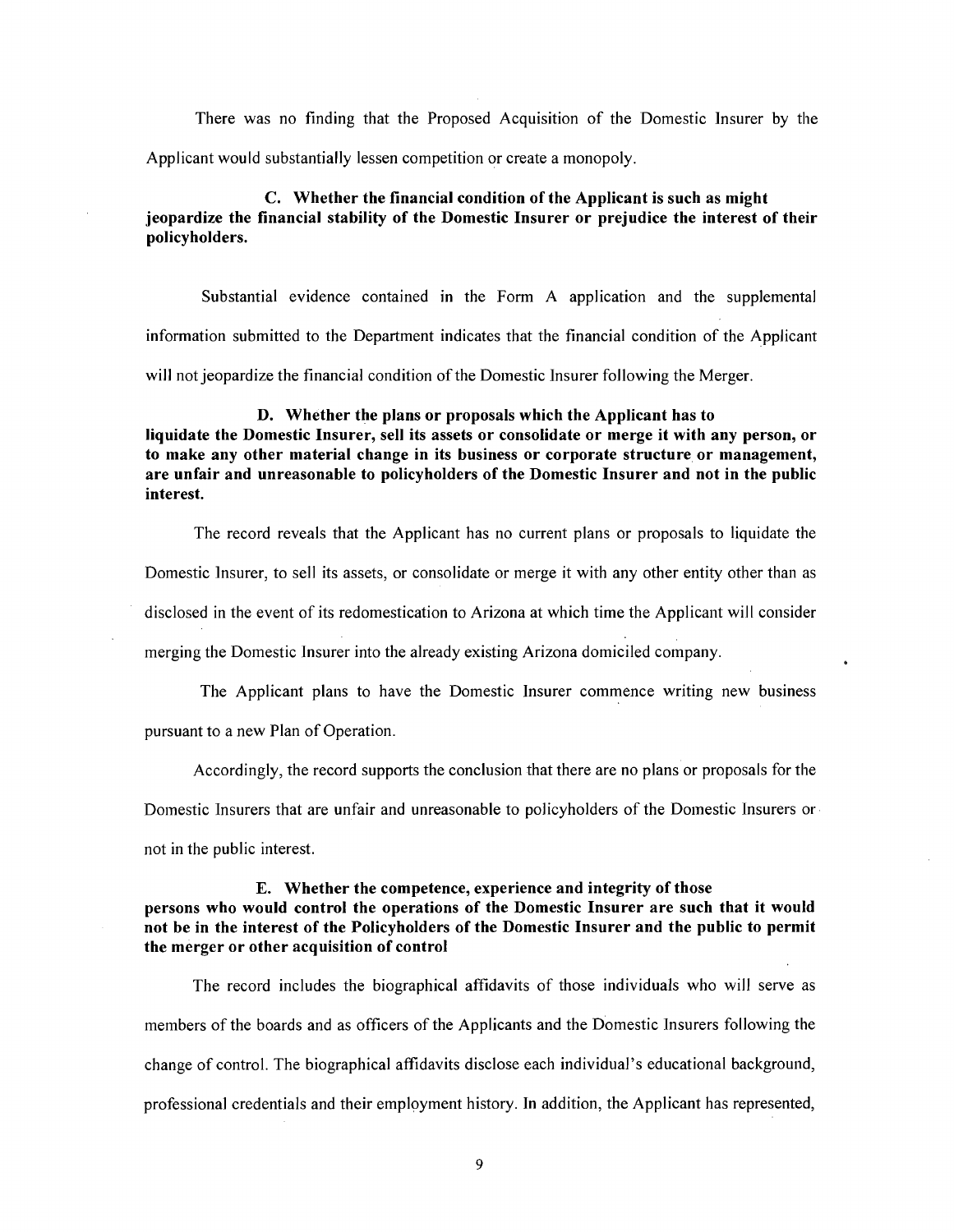and the biographical affidavits confirm, that during the last ten years none of the proposed directors or officers of the Applicant and Domestic Insurers have been convicted in a criminal proceeding (excluding minor traffic violations) or have been convicted or otherwise penalized for violating any federal or state law regulating the business of insurance, securities or banking, (or in the case of an alien person, such equivalent provision as applicable). During the last ten years, none of the proposed directors or officers of the Applicant have been subject of any proceeding under the Federal Bankruptcy Code, (or in the case of an alien person, such equivalent provision as applicable) or have been affiliated with a business or organization which has subject to such proceeding.

Furthermore, no proposed director or officer of the Applicants or the Domestic Insurers has had a revocation, suspension or disciplinary sanction imposed against him or her by a governmental agency. None of the filed biographical affidavits contain any information that reflects negatively on the integrity of these individuals. The competence, experience, and integrity of those persons who would control the operations of the Domestic Insurer after the Proposed Acquisition is such that it would be in the interest of policyholders of the Domestic Jnsurers, and in the public interest, to permit the Proposed Acquisition.

## **F. Whether the acquisition is likely to be hazardous or prejudicial to those buying insurance.**

Based on the financial strength of the Applicant, the proposed intent to initiate writing new business, as well as provision of a strong and stable financial environment for the Domestic Insurers, is not likely to be hazardous to those buying insurance.

Accordingly, assuming compliance with all Connecticut's insurance statutes and regulations, it is reasonable to conclude that the Proposed Acquisition of control of the Domestic Insurer is not likely to be hazardous to those buying insurance.

#### **IV. RECOMMENDATION**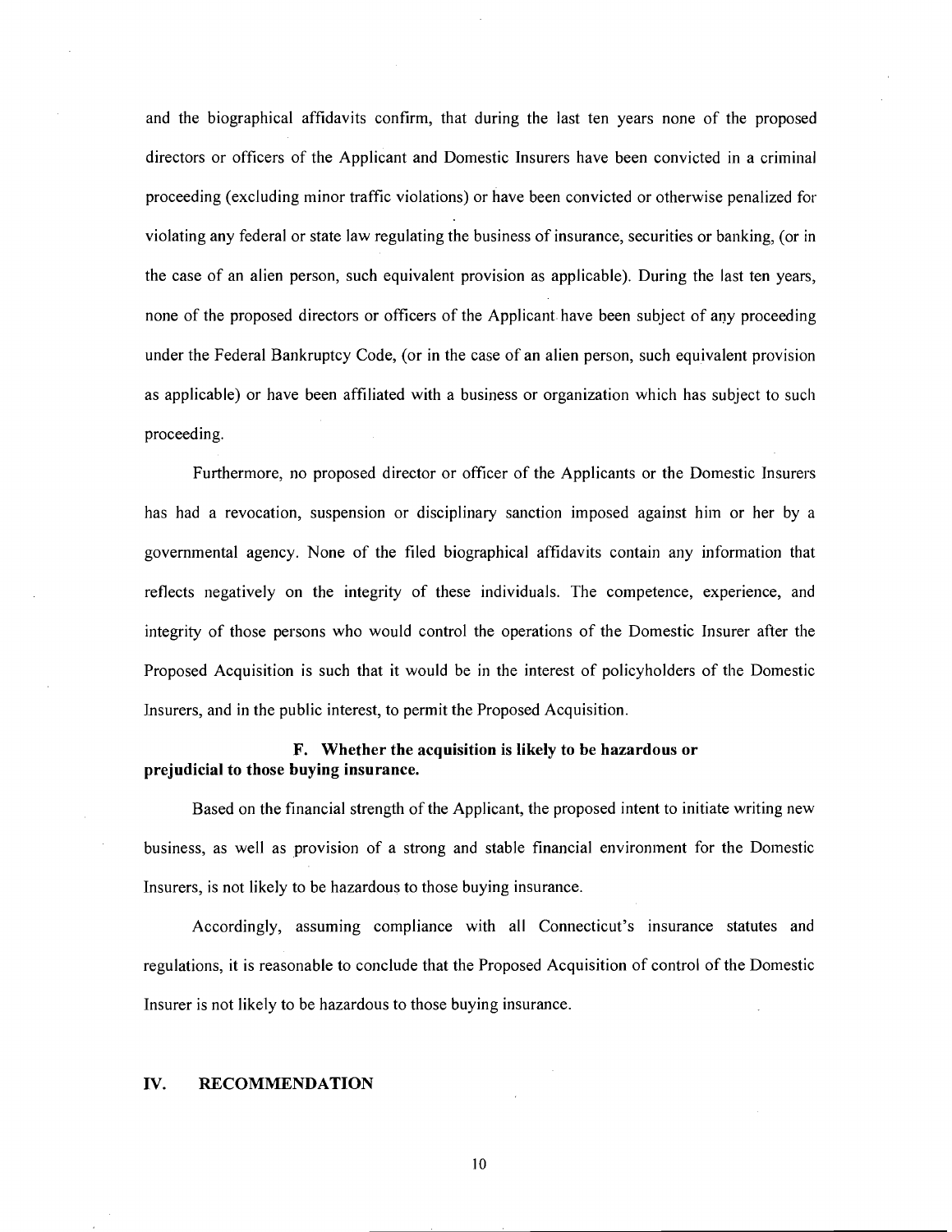Accordingly, based on the foregoing findings of fact and discussion, the record of the January 31, 2008 public hearing, and the recommendation of the Insurance Department staff, the undersigned concludes that the Applicants have satisfied the statutory criteria as provided in section 38a-132(b) of the Connecticut General Statutes. Accordingly, the undersigned recommends that the Insurance Commissioner find, pursuant to section 38a-132(b) of the Connecticut General Statutes that after the Proposed Acquisition of control (a) the Domestic Insurer will be able to satisfy the requirements for the issuance of a license; (b) the effect of the acquisition of control will not substantially lessen competition in this state or tend to create a monopoly therein; (c) the financial condition of the Applicant is not such as might jeopardize the financial stability of the Domestic Insurer or prejudice the interest of their policyholders; (d) the plans or proposals for the Domestic Insurer, are not unfair and unreasonable to their policyholders, and are in the public interest; (e) the competence, experience and integrity of the management of the Applicant is such that it would be in the interest of policyholders of the Domestic Insurer, and of the public to permit the Proposed Acquisition of control; and (f) the acquisition of control of the Domestic Insurer is not likely to be hazardous or prejudicial to those buying insurance.

Accordingly, the undersigned recommends the following orders:

1. The Form A Application of the Applicant in which it seeks approval to acquire control of Domestic Insurers be approved.

2. The Applicant and Domestic Insurer shall comply with their commitments as set forth in the Proposed Final Decision.

3. The Applicant shall provide the Insurance Department with written confirmation of the consummation of the acquisition of control by the end of the month the acquisition of control takes place.

4. Not later than 180 days following the end of the month in which the Proposed Acquisition is consummated, the Domestic Insurer shall complete a redomestication from Connecticut.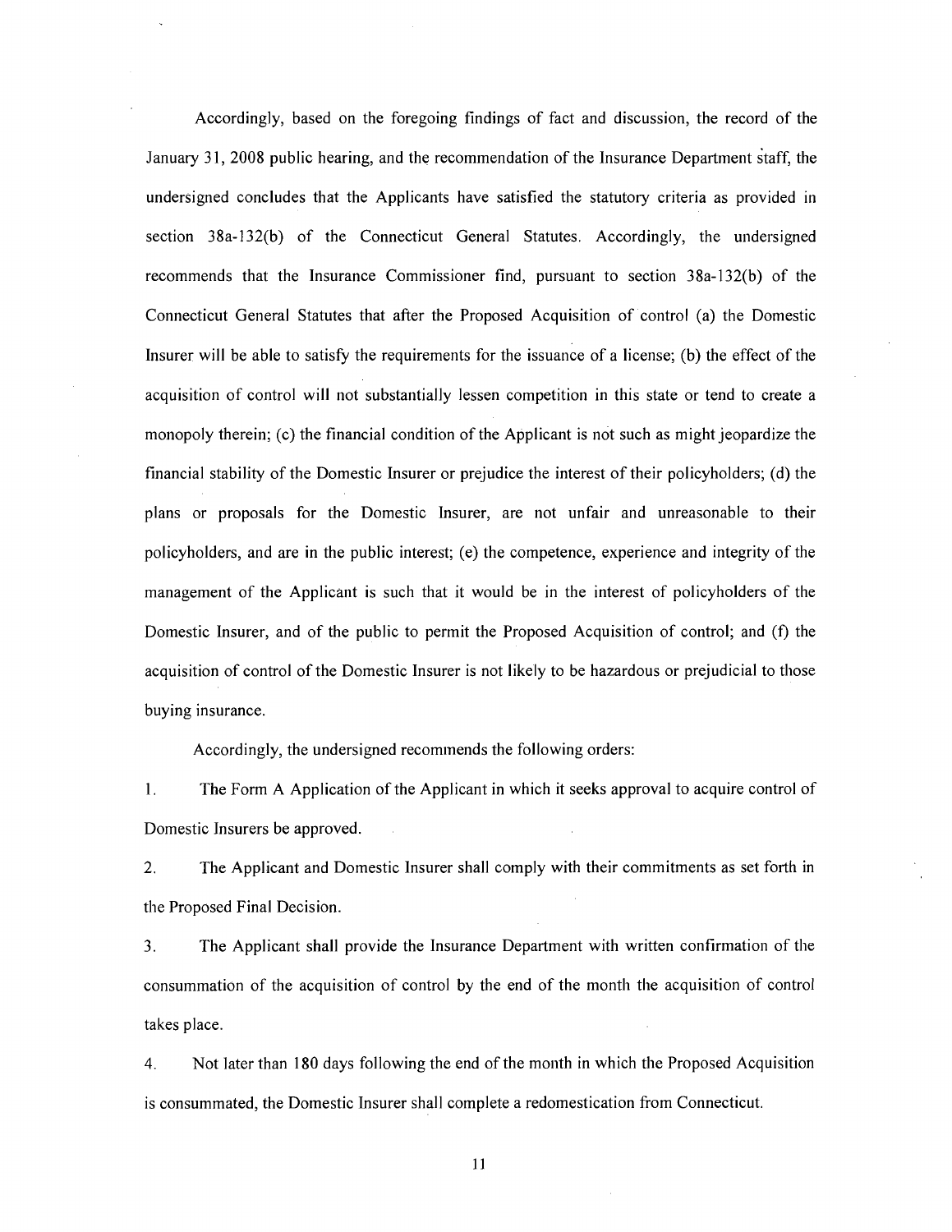5. Until redomestication is completed, the Applicant shall file semiannually with the lnsurance Department, commencing six months from consummation of the transaction, a report under oath of its business operations in Connecticut, including but not limited to, any change to the business of the Domestic Insurers; employment levels; changes in offices of the Domestic lnsurers; any changes in location of its operations in Connecticut; charitable contributions made to Connecticut entities; and, notice of any statutory compliance or regulatory actions taken by other state regulatory authorities against the Applicant and the Domestic Insurer.

6. The Applicant should provide the Department with the names and titles of those individuals who will be responsible for filing an amended Insurance Holding Company System Annual Registration Statement pursuant to section 38a-138-10 of the Regulations of Connecticut State Agencies.

7. Within thirty (30) days following the end of the month in which the Proposed Acquisition is consummated, the Domestic lnsurers shall file a request for a waiver of the requirements of section 38a-136(i) of the Connecticut General Statutes.

8. Within fifteen (15) days following the end of the month in which the Proposed Acquisition is consummated, the Domestic lnsurers shall file an amended lnsurance Holding Company System Annual Registration Statement pursuant to section 38a-138-10 of the Regulations of Connecticut State Agencies.

9. If the Proposed Acquisition is not consummated within three (3) months of the date of this Order and the Applicant intends to consummate the Proposed Acquisition, the Applicant shall submit to the Commissioner a statement, which shall include (1) the reason for the Applicant's inability to consummate the Proposed Acquisition; (2) any material changes in the information contained in the Form A Application; and (3) the current financial statements of the Applicant and the Domestic Insurer.